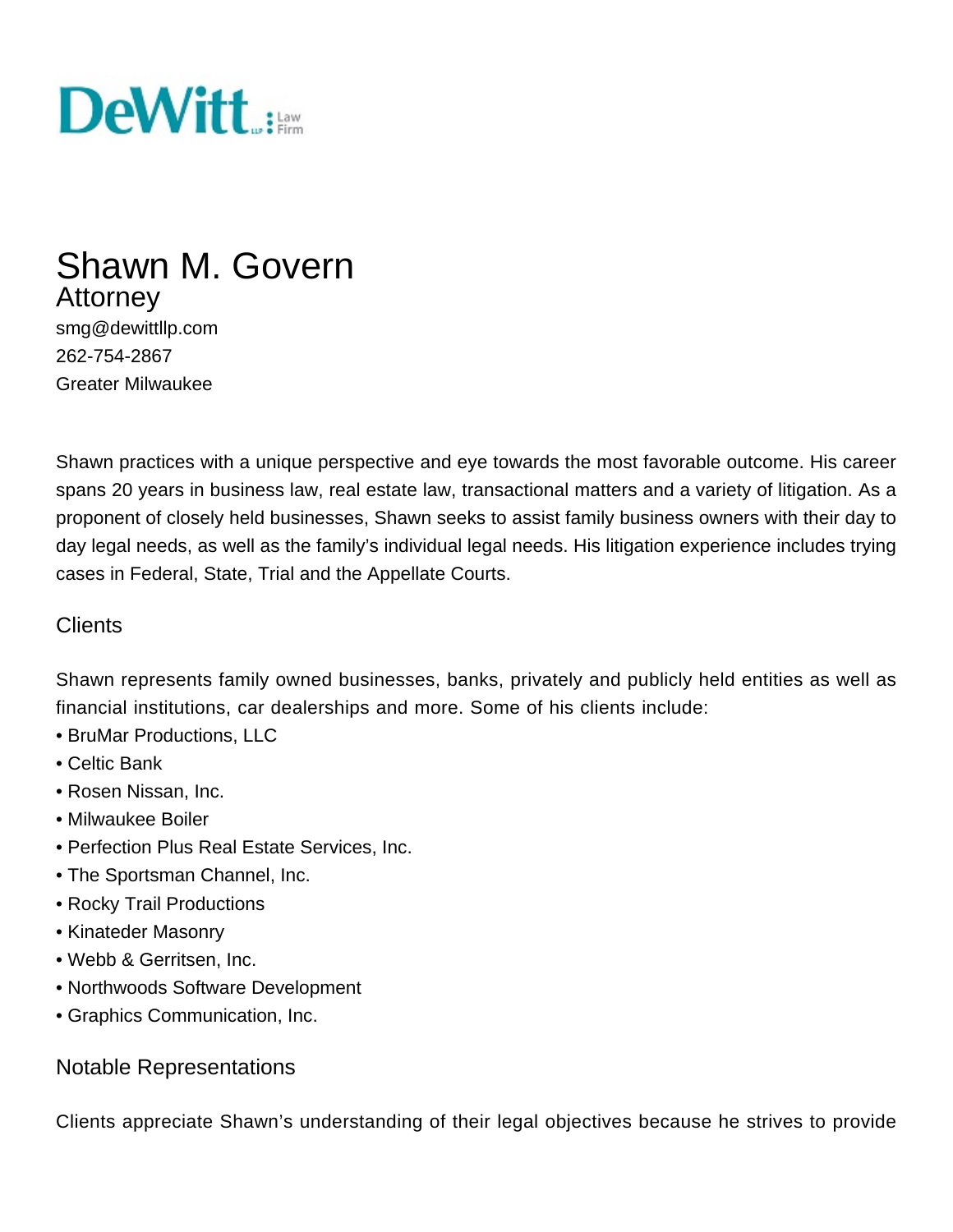responsive, affordable representation. Shawn has represented clients in matters such as:

- Preparation of various business agreements related to the acquisition and operation of businesses, including business sales, franchises and distributorships.
- Transactional documents related to the sale of commercial, industrial and residential properties; bank loan documentation.
- The preparation of leases, easements, construction agreements and other documents associated with the ownership of real estate.
- Litigation of an extensive variety of civil matters ranging from insurance disputes, personal injury, probate matters, commercial transactions, creditors rights, collections, foreclosures, replevins and business litigation.
- Dussault v. Chrysler Corp., 229 Wis. 2d 296, 600 N.W.2d 6 (Wis. App. 1999)
- In re Estate of Fredericks, 319 Wis. 2d 232, 769 N.W.2d 572 (Unpublished 2009)
- PHH Mortg. Corp v. Kolodziej, 2011 WL 831175 (Wis. App. 2011)

#### Articles and Presentations

- "[Financial Institutions Will Begin Accepting Loan Applications on 4.3.2020 CARES Act Resources](http://dewittllp.com/news-education/posts/2020/04/01/financial-institutions-will-begin-accepting-loan-applications-on-4.3.2020-cares-act-resources-practical-advice-for-small-businesses-and-nonprofits) [and Practical Advice for Small Businesses and Nonprofits](http://dewittllp.com/news-education/posts/2020/04/01/financial-institutions-will-begin-accepting-loan-applications-on-4.3.2020-cares-act-resources-practical-advice-for-small-businesses-and-nonprofits)," April 2020
- "[How Does COVID-19 Affect the Real Estate Market](https://dewi.tt/2QDBXbv)," COVID-19 News Feed, March 2020
- Author of chapter 71 on Replevin in Wisconsin Practice Series, Methods of Practice, West Publishing
- Author of chapter 5 on Buying and Selling a Business in The Wisconsin Business Advisor: Securities, Mergers, and Acquisitions, by the State Bar of Wisconsin
- Author of chapter on due diligence in the acquisition and sale of a charitable, not for profit business, for the State Bar Series on Non-Profit Organizations, State Bar of Wisconsin
- Frequent lecturer on real estate, litigation and business topics throughout the State of Wisconsin

#### Expertise

- [Bankruptcy](/expertise/bankruptcy)
- [Business](/expertise/business)
- [Construction Industry](/expertise/construction-industry)
- [Lexwork](/expertise/lexwork-international-referral-network)
- [Litigation](/expertise/litigation)
- [Personal Injury](/expertise/personal-injury)
- [Real Estate, Land Use & Construction](/expertise/real-estate-land-use-construction)
- [Trusts & Estates](/expertise/trusts-estates)
- Estate Planning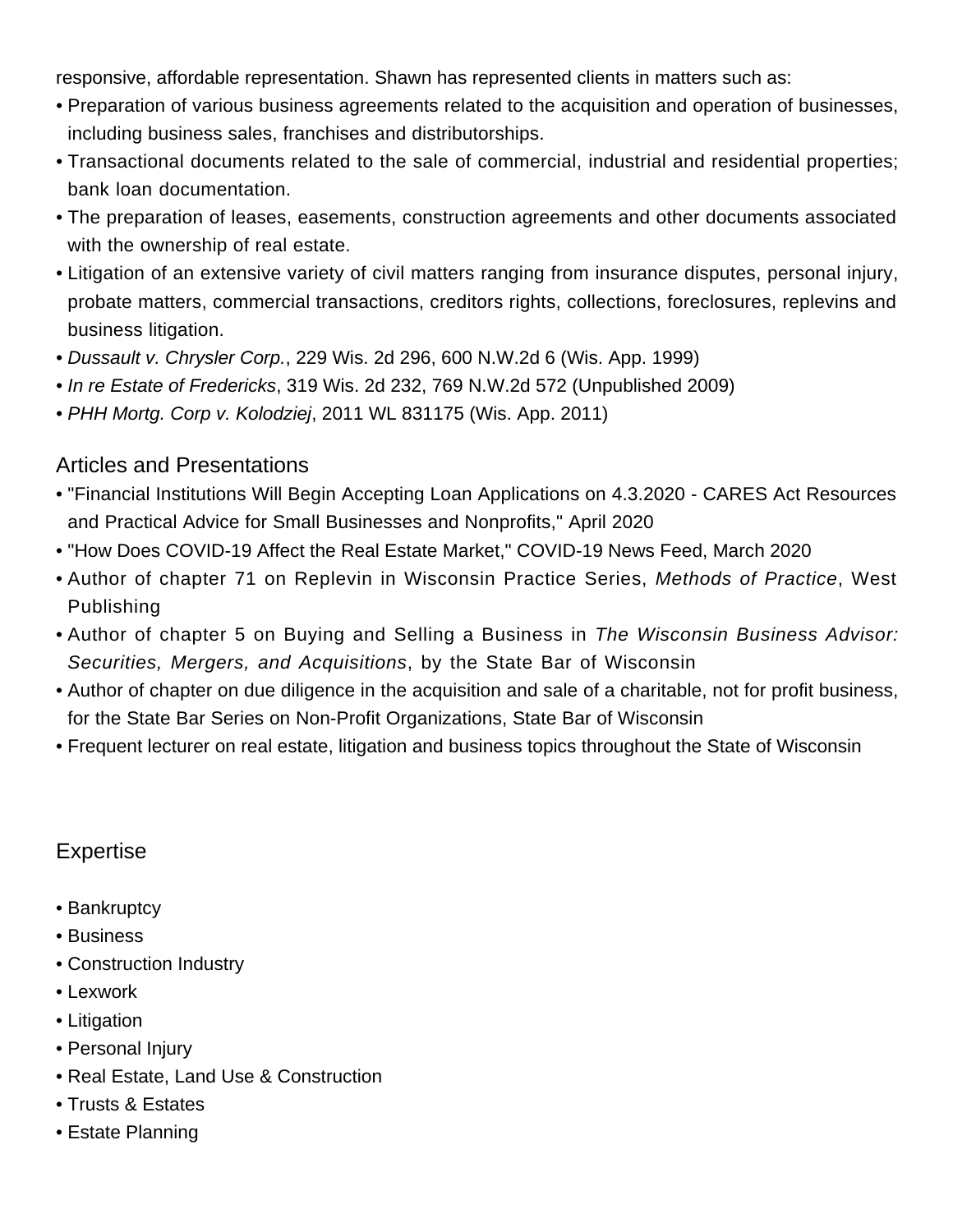- Probate
- Trust Administration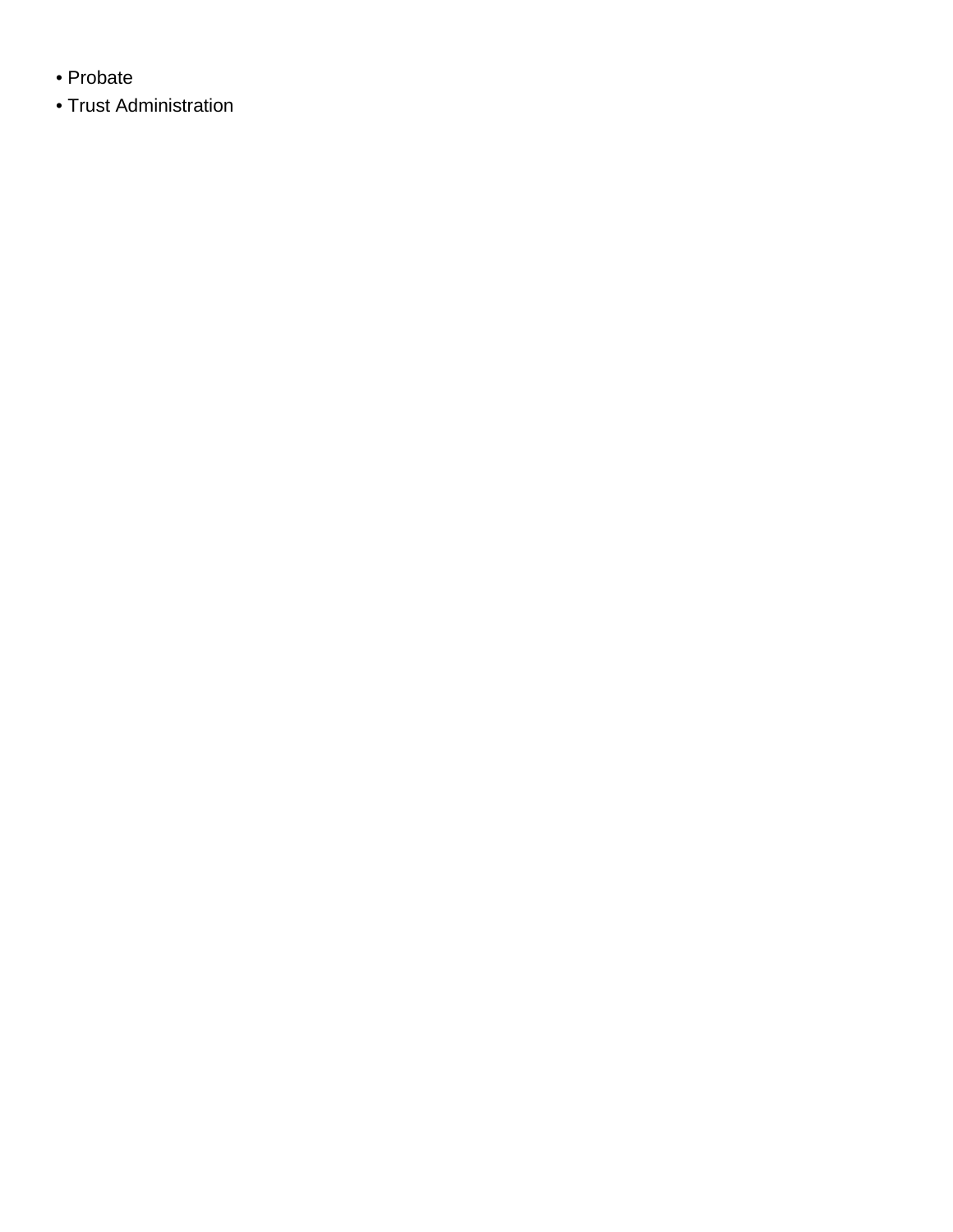## **Education**

- J.D., Marquette University Law School
- B.S., Saint John's University

### Admissions

• State Bar of Wisconsin

#### **Affiliations**

- Member American Bar Association
- Member National Realtors Association
- Member Wisconsin Realtors Association
- Member Commercial Realtors Association of Wisconsin
- Member Milwaukee Bar Associations
- Member Greater Milwaukee Association of Realtors
- Panelist presiding over Ethics and Arbitration Hearings before the GMAR
- Committee Member Political Action Committee
- Public Policy Committee
- Director Board of Directors Wisconsin Realtors Association (WRA)
- Member Legal Action Committee
- Former Vice President and Executive Committee Member
- Former Member Public Policy Subcommittee
- Past President of Board of Governors Sir Thomas More Lawyers Society of Wisconsin
- Current Board Member
- Current Board of Director Revitalize Milwaukee
- Current Board of Director St. John's University Alumni Association
- Officer for St. John's Wisconsin Alumni Chapter
- National Realtors Association
- Milwaukee Bar Association
- National Turnaround Management Association
- Former School Board Member Northwest Catholic Schools
- Committee Member Archdiocese of Milwaukee Finance and Facilities Work Group on Urban